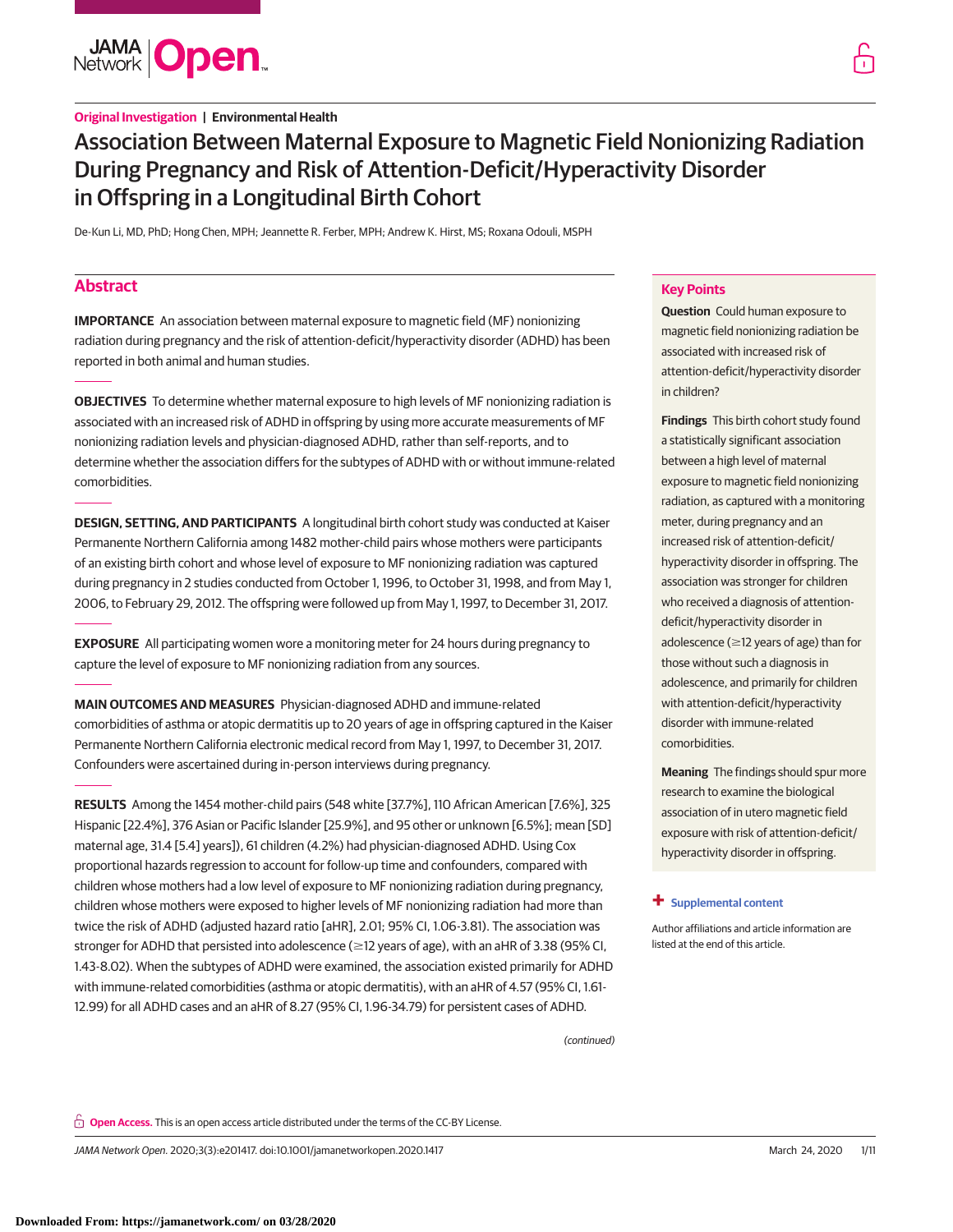### Abstract (continued)

**CONCLUSIONS AND RELEVANCE** Consistent with the emerging literature, this study suggests that in utero exposure to high levels of MF nonionizing radiation was associated with an increased risk of ADHD, especially ADHD with immune-related comorbidity. The findings should spur more research to examine the biological association of in utero MF exposure with risk of ADHD in offspring, given that almost everyone is exposed to it.

JAMA Network Open. 2020;3(3):e201417. doi[:10.1001/jamanetworkopen.2020.1417](https://jama.jamanetwork.com/article.aspx?doi=10.1001/jamanetworkopen.2020.1417&utm_campaign=articlePDF%26utm_medium=articlePDFlink%26utm_source=articlePDF%26utm_content=jamanetworkopen.2020.1417)

# **Introduction**

Approximately 11% of all children aged 4 to 17 years (>6.4 million children) in the United States receive a diagnosis of, or treatment for, attention-deficit/hyperactivity disorder (ADHD).<sup>1</sup> Attentiondeficit/hyperactivity disorder has been associated with poor school performance during childhood and with lifelong disabilities.<sup>2</sup> According to the Centers for Disease Control and Prevention, the annual costs associated with ADHD treatment and care are estimated at \$42 billion<sup>1,3,4</sup> (and as high as \$124 billion when burden to the family is included).<sup>5,6</sup> The most troubling aspect of pediatric ADHD is that its prevalence has been steadily increasing during the last few decades, with acceleration since 2000.<sup>7</sup> Without ruling out genetic susceptibility, such a secular increase points to the presence of important environmental risk factors.

One of the most relevant time windows for environmental risk factors to be associated with brain development is during pregnancy, when fetal brain development is susceptible to external insults that could have a long-lasting effect on brain function and neurobehavior. Among the limited research into the causes of ADHD associated with in utero environmental exposures, to our knowledge, the focus has thus far been on chemicals.<sup>8</sup> One nonchemical factor that has not been examined is the ever-present nonionizing radiation, also known as magnetic fields (MFs), emitted from electric appliances, power lines, and wireless devices and networks including cell phone towers. Emerging human studies have begun to report that maternal exposure to MF nonionizing radiation during pregnancy is associated with an increased risk of several childhood illnesses, including immune-related conditions (such as asthma), $9$  obesity, $10$  and neurologic conditions (such as ADHD).<sup>11,12</sup> An experimental study<sup>13</sup> provided further evidence of (1) the direct link between in utero exposure to MF nonionizing radiation and ADHD in offspring and (2) a potential mechanism linking in utero exposure of MF nonionizing radiation with ADHD through altered neuronal developmental programming. Additional evidence from experimental animal studies has also recently been reported.<sup>14</sup> Finally, a JAMA report showed that MF nonionizing radiation could affect human brain cell functions.15,16 The emerging evidence indicates that (1) there is a potentially adverse biological association between in utero exposure to MF nonionizing radiation and the health of offspring and (2) fetal brain development and programming is likely one of the vulnerable targets associated with in utero exposure to MF nonionizing radiation.

If research evidence shows that in utero MF nonionizing radiation exposure is a risk factor for ADHD, then this exposure would be a modifiable risk factor. Although almost everyone today is exposed to MF nonionizing radiation to some degree, prevention measures can be implemented to reduce the level of maternal MF nonionizing radiation exposure during pregnancy. Thus, understanding the association between in utero exposure to MF nonionizing radiation and the risk of ADHD would be an important first step. To further examine the association and improve on weaknesses in previous studies, we conducted a prospective birth cohort study with focuses on (1) an objective measurement of maternal exposure to MF nonionizing radiation during pregnancy and (2) a more accurate determination of ADHD cases through a physician's diagnosis as opposed to maternal self-reporting.

 $\stackrel{\frown}{\Pi}$  JAMA Network Open. 2020;3(3):e201417. doi:10.1001/jamanetworkopen.2020.1417 (Reprinted) March 24, 2020 2/11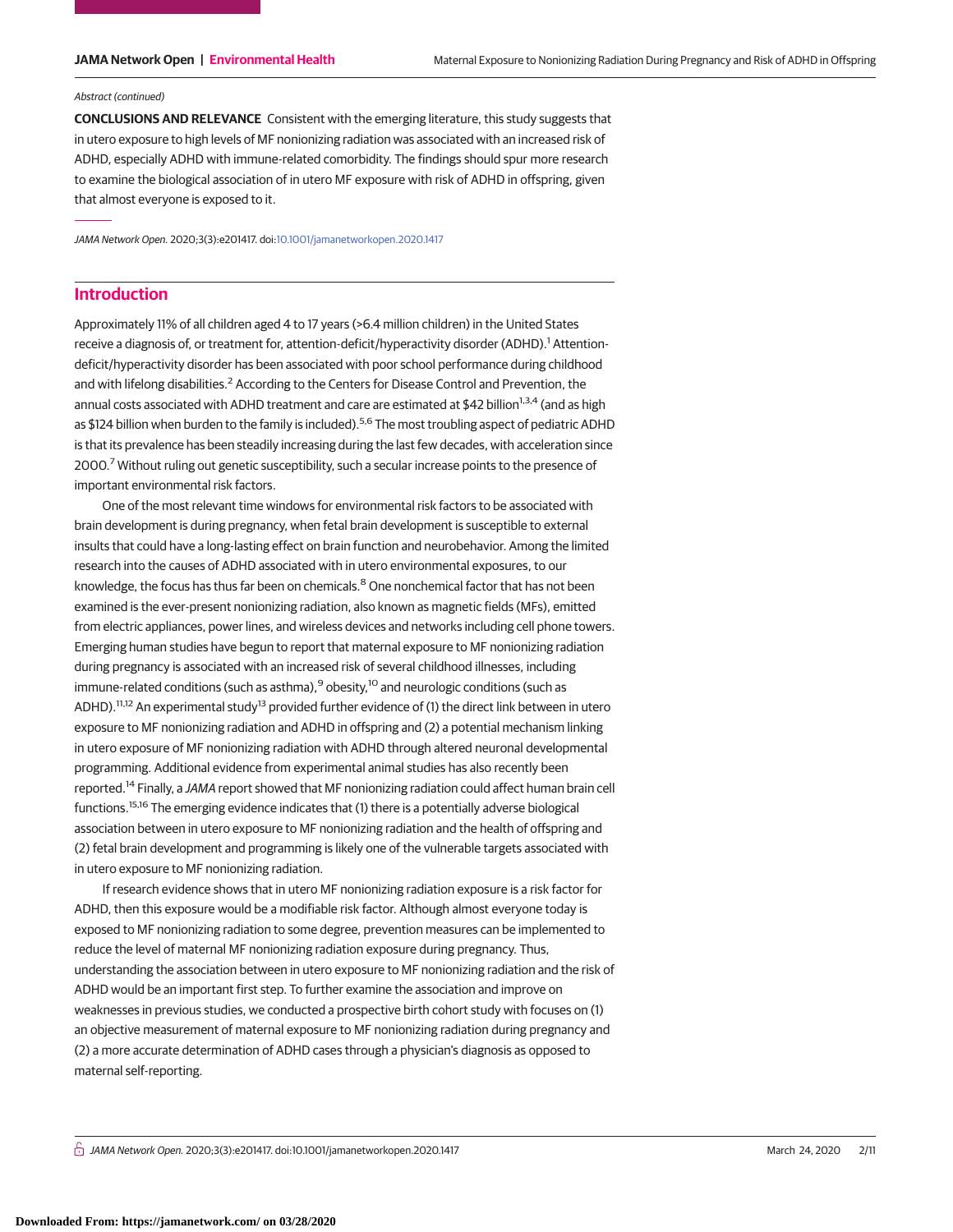# **Methods**

# **Study Design and Participants**

This study was based on the participants of an existing birth cohort of the Kaiser Permanente Northern California (KPNC) health care delivery system whose members have repeatedly been shown to be representative of the underlying community population.<sup>17,18</sup> The mothers were pregnant women who participated in 2 previous studies (one conducted from October 1, 1996, to October 31, 1998, and the other from May 1, 2006, to February 29, 2012) that followed the same study protocol. The level of MF nonionizing radiation exposure was measured by asking participants to wear a monitoring meter throughout a 24-hour monitoring period during pregnancy. Their offspring were followed up from May 1, 1997, to December 31, 2017. The study was approved by the KPNC Institutional Review Board, and all participants provided written informed consent. This study followed the Strengthening the Reporting of Observational Studies in Epidemiology [\(STROBE\)](https://www.equator-network.org/reporting-guidelines/strobe/) reporting guidelines.

# **Recruitment of Pregnant Women**

All pregnant KPNC members aged 18 years or older who resided in the San Francisco Bay Area counties were identified through KPNC electronic medical record data. Those who intended to carry the pregnancy to term at the time of recruitment were eligible for participation in the study. All participants were asked to wear a meter that captured the level of MF nonionizing radiation exposure during a 24-hour monitoring period. An in-person interview was also conducted to ascertain risk factors and potential confounders at the same time. Of 2060 participating pregnant women who had valid measurements for MF nonionizing radiation levels during pregnancy, 1568 delivered liveborn offspring, while the rest of the pregnancies ended mostly owing to miscarriage. After excluding those whose offspring did not receive pediatric care at KPNC after delivery, 1482 mother-child dyads were eligible for the present study (eFigure in the [Supplement\)](https://jama.jamanetwork.com/article.aspx?doi=10.1001/jamanetworkopen.2020.1417&utm_campaign=articlePDF%26utm_medium=articlePDFlink%26utm_source=articlePDF%26utm_content=jamanetworkopen.2020.1417).

# **Measuring Levels of Exposure to MF Nonionizing Radiation During Pregnancy**

Once a pregnant woman had given consent to participate in the study, she was asked to wear an EMDEX meter (Enertech Inc)9,10,19,20 to capture the level of MF nonionizing radiation exposure. During the 24-hour monitoring period, which occurred during the first or second trimester, the meters (EMDEX II and EMDEX Lite) captured levels of 40 to 800 Hz of MF nonionizing radiation encountered by the participating woman throughout her daily life. The MF nonionizing radiation level was measured in milligauss. To avoid potential measurement biases, the meters were calibrated before each use and programmed to show only the time of day, without displaying any MF nonionizing radiation exposure level, so that participants were not aware of their MF nonionizing radiation levels during the measurement period. This design was implemented to avoid changes in any routine daily activities owing to the MF nonionizing radiation level being displayed.

The level of MF exposure has been reported to be relatively stable when measured repeatedly over 12 to 26 months, and the study concluded that the measurement of the MF nonionizing radiation level on a single visit is a good indicator of personal exposure levels during a period of up to 26 months.<sup>21</sup> In our study, we also conducted repeated measurements among a subset of 94 participants, and the correlation coefficient was 0.6 between 2 repeated measurements of MF nonionizing radiation, indicating a relatively stable exposure level during pregnancy.

To examine the association of high levels of MF nonionizing radiation with risk of ADHD, we used the 90th percentile of the 24-hour measurements as the MF index, which reflects the MF nonionizing radiation level at or above which a participant was exposed to for 10% of the time during the day. Given that everyone is exposed to MF nonionizing radiation at some levels, to classify participating women into low or high MF nonionizing radiation exposure groups, based on the experience of previous studies, 9,10,19 we used a cutoff based on the 25th percentile of the MF index's distribution, which corresponded to 1.3 mG. The participants whose MF nonionizing radiation level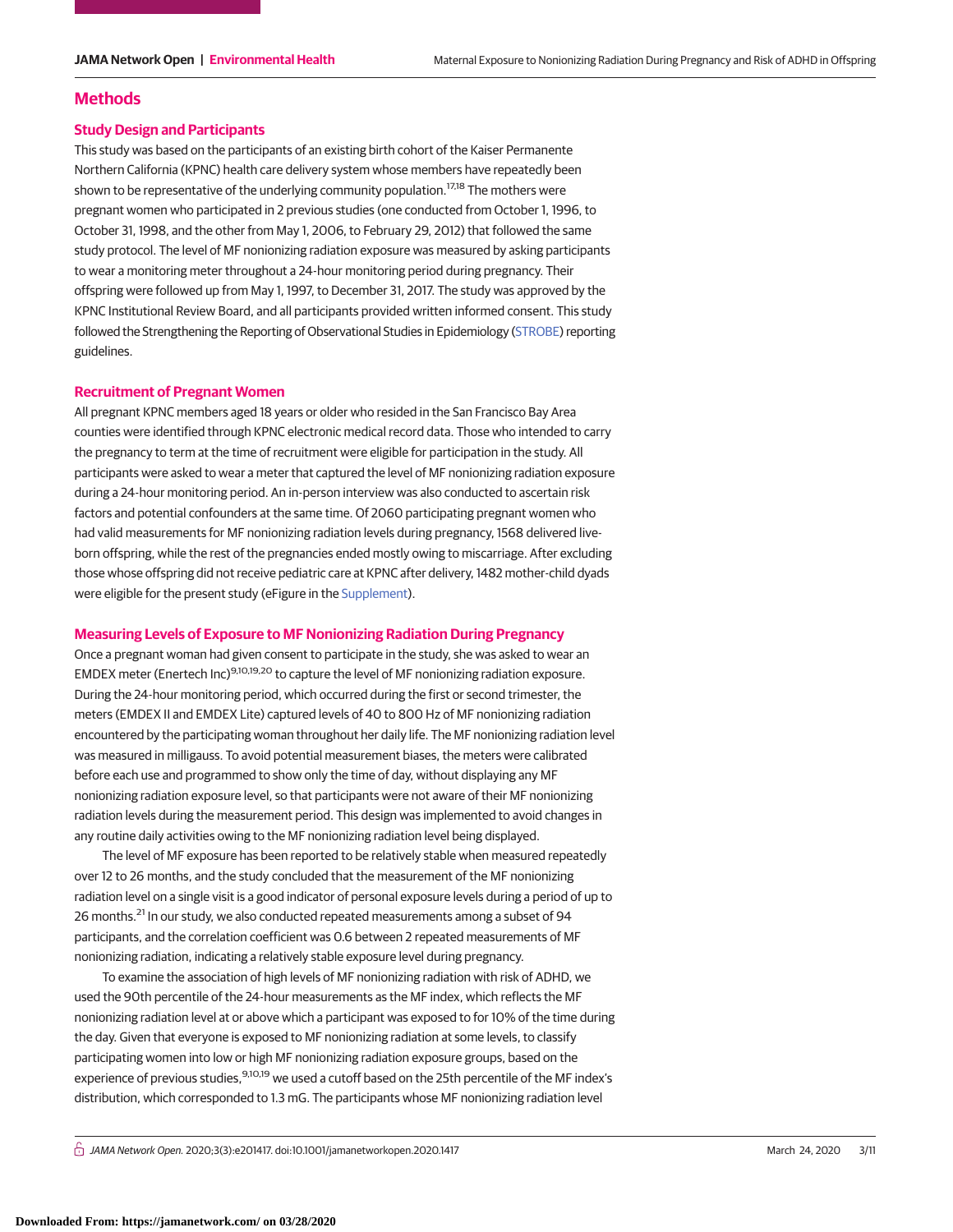was lower than 1.3 mG were classified as having a low level of MF nonionizing radiation exposure during pregnancy, while the participants whose MF nonionizing radiation level was 1.3 mG or higher were classified as having a relatively higher daily level of MF nonionizing radiation exposure.

# **Outcome Measurement: ADHD Diagnosis and Immune-Related Comorbidities**

All eligible participating children included in the study were followed up to 20 years of age until (1) they received a diagnosis of ADHD, (2) they left the KPNC system, or (3) the study period ended (at the end of 2017). Unlike many previous studies based on self-report, the determination of ADHD in this study was based on a physician's diagnosis recorded in the KPNC electronic medical records. A diagnosis of ADHD was identified through International Classification of Diseases, Ninth Revision (ICD-9) code 314.x or International Statistical Classification of Diseases and Related Health Problems, Tenth Revision (ICD-10) code F90.x. To avoid ambiguous cases that might have had temporary symptoms similar to ADHD, a child was considered to have had ADHD if there were 2 or more ADHD diagnoses that were at least 1 year apart. We excluded 28 children who had only 1 diagnosis. Thus, the final analyses included 1454 mother-child dyads. To enhance the accuracy of our ADHD case definition, we further identified children who had an ADHD diagnosis that persisted into adolescence  $(\geq$ 12 years of age; persistent cases). The persistent cases were more likely to be true and more severe cases of ADHD. If the exposure of MF nonionizing radiation during pregnancy was associated with ADHD and not with other factors (eg, confounders), one would expect to observe a stronger association with persistent (true) ADHD cases. Thus, confirmation of a stronger association with persistent cases of ADHD than with cases of children with ADHD who did not receive the diagnosis in adolescence could strengthen the observed association.

In addition, emerging literature has shown that some individuals with ADHD have a higher concurrence of immune-related comorbidities, such as asthma and atopic dermatitis (AD); thus, an immune-related cause for ADHD has been proposed.<sup>22-28</sup> At the same time, MF nonionizing radiation exposure has been reported to have an association with the immune system.<sup>9,29-33</sup> Thus, it is conceivable that in utero exposure to MF nonionizing radiation may specifically increase the risk of ADHD with an underlying immune cause. To examine this potential causal pathway, we divided children with ADHD into those with immune-related comorbidities (asthma or AD), as reported in the literature,<sup>23-27</sup> and those without these comorbidities. Both asthma and AD were identified based on physicians' diagnoses: ICD-9 codes of 493.x or ICD-10 codes of J45.x for asthma and ICD-9 codes of 691.8x or ICD-10 codes of L20.x for AD (excluding diaper or skin rash). A stronger association with ADHD cases with immune-related comorbidity, combined with a lack of association with ADHD cases without immune-related comorbidity, would strengthen the biological basis for the association between in utero exposure to MF nonionizing radiation and risk of ADHD because it would be consistent with the underlying mechanistic pathway.

# **Potential Confounders**

In-person interviews were conducted with all participants during their pregnancy to ascertain information on many potential confounders. We evaluated several risk factors for ADHD as potential confounders, including maternal age, race/ethnicity, educational level, prenatal smoking and alcohol use, prepregnancy body mass index, sex of offspring, and sociodemographic characteristics.

### **Statistical Analysis**

The Cox proportional hazards regression model was used to control for potential confounders. The Cox survival analysis also has the advantage of accounting for differing durations of follow-up for offspring. All children were followed up starting from birth until (1) they received a diagnosis of ADHD or (2) they were censored (ie, either left the KPNC system or did not have an ADHD diagnosis at the end of the study). We first examined the association between the level of maternal MF nonionizing radiation exposure (high vs low) and the risk of ADHD including all children. We then examined the association for persistent ADHD cases to assess the robustness of the association. Finally, we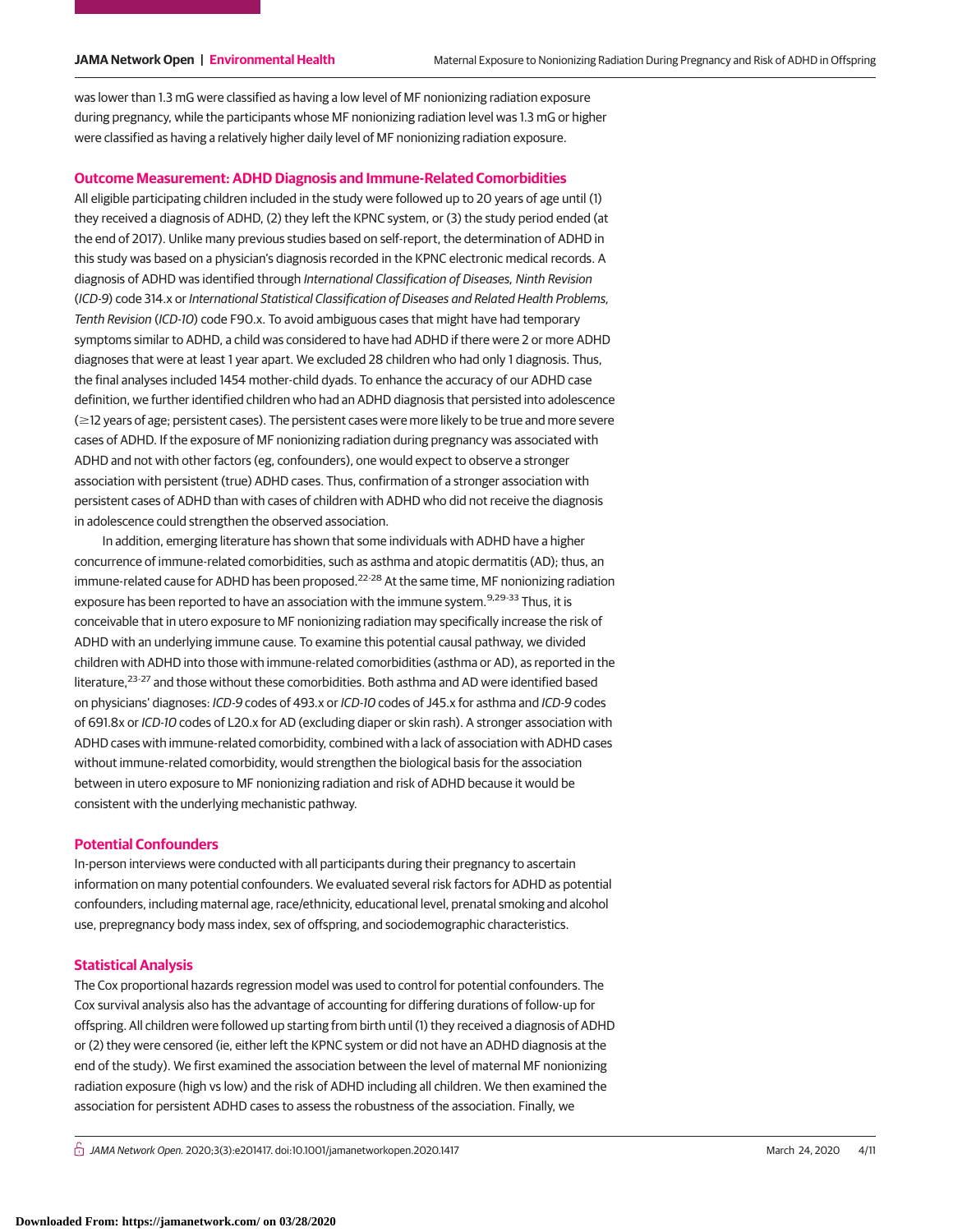examined the association separately for ADHD cases with or without the immune-related comorbidities of asthma or AD.

We used the change-in-estimate criterion to identify confounders based on whether the ADHD hazard ratio for MF nonionizing radiation changed by 10% or more when the potential confounder was introduced into the model. A Kaplan-Meier survival curve was used to present the ADHD survival pattern separately for offspring with high or low levels of in utero exposure to MF nonionizing radiation. Consistent with previous studies examining the effect of MF nonionizing radiation,<sup>9,10,19,20,34</sup> we did not identify any factors that met the definition for being a confounder using the change-in-estimate criterion. Nevertheless, we included in the model common sociodemographic characteristics, such as maternal age, educational level, and race/ethnicity, as well as some known risk factors for ADHD, such as maternal smoking and alcohol use during pregnancy, prepregnancy body mass index, and sex of offspring. All P values were from 2-sided tests and results were deemed statistically significant at  $P < .05$ .

# **Results**

The mean (SD) maternal age of the study population was 31.4 (5.4) years; the racial/ethnic distribution was 548 white (37.7%), 110 African American (7.6%), 325 Hispanic (22.4%), 376 Asian or Pacific Islander (25.9%), and 95 other or unknown (6.5%); 137 (9.4%) reported smoking during pregnancy, and 620 (42.6%) reported alcohol use during pregnancy. **Table 1** presents the characteristics of participants based on their high or low levels of MF nonionizing radiation exposure. As similarly shown in previous studies.<sup>9,10,19,20,34</sup> the level of MF nonionizing radiation exposure was not associated with commonly known ADHD risk factors or socioeconomic characteristics, including maternal smoking and alcohol use during pregnancy, maternal history of ADHD, educational level, marital status, household income, sex of offspring, and breastfeeding history. Among all the factors examined in Table 1, only maternal age and prepregnancy body mass index showed a statistically significant difference between the 2 groups. Thus, the 2 MF nonionizing radiation exposure groups (the high level and low level) were comparable in all other examined factors that may be associated with the risk of ADHD. In addition, the amount of follow-up time (loss to follow-up) was comparable between the 2 exposure cohorts; by the end of the study (up to 20 years of follow-up), 73.6% (421 of 572) of the participants in the low-level exposure group and 65.1% (574 of 882) of the participants in the high-level exposure group remained within the KPNC system.

A total of 61 children (4.2%) had physician-diagnosed ADHD. After adjustment for known risk factors for ADHD, including maternal age, educational level, race/ethnicity, maternal smoking and alcohol use during pregnancy, prepregnancy body mass index, and sex of offspring, **Table 2** shows that, for all cases of ADHD, maternal daily exposure to higher levels of MF nonionizing radiation ( $\geq$ 1.3 mG) during pregnancy was associated with more than 2 times greater hazard of offspring receiving an ADHD diagnosis, with an adjusted hazard ratio of 2.01 (95% CI, 1.06-3.81). When examining the association separately for children with ADHD who had or had not received the diagnosis during adolescence, we found a stronger association for persistent ADHD, with an adjusted hazard ratio of 3.38 (95% CI, 1.43-8.02), whereas there was no association for children who no longer had an ADHD diagnosis in adolescence (**Table 3**).

Given the previously reported associations of MF nonionizing radiation exposure with immunerelated diseases and the existence of potential ADHD immune-related causes, we further examined the association of in utero exposure to MF nonionizing radiation with the risk of ADHD separately for children with ADHD and immune-related comorbidities (asthma or AD diagnosis) and children with ADHD without such comorbidities. **Table 4** shows the results for all children with ADHD and for children with persistent ADHD. The results show that in utero exposure to MF nonionizing radiation was associated with an increased risk of ADHD primarily for children with immune-related comorbidities of asthma and/or AD, with more than 4 times the risk of ADHD with immune-related comorbidities (adjusted hazard ratio, 4.57; 95% CI, 1.61-12.99). The association was even stronger for

 $\bigcap$  JAMA Network Open. 2020;3(3):e201417. doi:10.1001/jamanetworkopen.2020.1417 (Although 24, 2020 5/11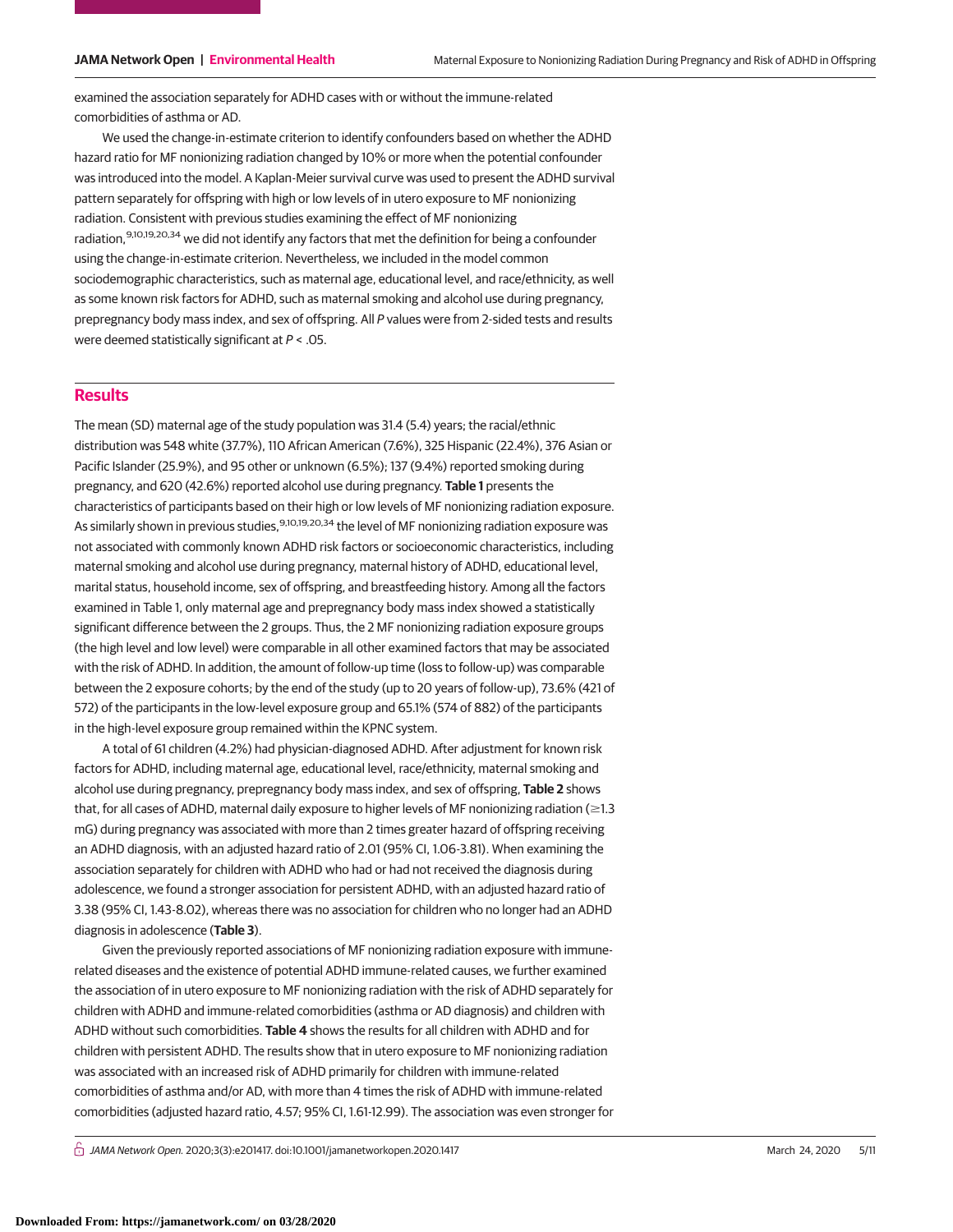Table 1. Characteristics of the Study Population by Daily MF Exposure Level Among Pregnant Women Participants

|                                                                                        |                        | MF at 90th percentile, No. (%) |                                |                      |  |
|----------------------------------------------------------------------------------------|------------------------|--------------------------------|--------------------------------|----------------------|--|
| Characteristic                                                                         | Total No. <sup>a</sup> | Low (n = $572$ ) <sup>b</sup>  | High (n = $882$ ) <sup>c</sup> | P value <sup>d</sup> |  |
| Maternal age, y                                                                        |                        |                                |                                |                      |  |
| $\leq$ 25                                                                              | 201                    | 75 (13.1)                      | 126 (14.3)                     | .005                 |  |
| $26 - 30$                                                                              | 420                    | 145 (25.4)                     | 275 (31.2)                     |                      |  |
| $31 - 35$                                                                              | 472                    | 183 (32.0)                     | 289 (32.8)                     |                      |  |
| $\geq$ 36                                                                              | 361                    | 169 (29.6)                     | 192 (21.8)                     |                      |  |
| Race/ethnicity                                                                         |                        |                                |                                |                      |  |
| White                                                                                  | 548                    | 213 (37.2)                     | 335 (38.0)                     |                      |  |
| African American                                                                       | 110                    | 48 (8.4)                       | 62(7.0)                        | .79                  |  |
| Hispanic                                                                               | 325                    | 125 (21.9)                     | 200(22.7)                      |                      |  |
| Asian or Pacific Islander                                                              | 376                    | 145 (25.4)                     | 231 (26.2)                     |                      |  |
| Others or unknown                                                                      | 95                     | 41 (7.2)                       | 54 (6.1)                       |                      |  |
| <b>Educational level</b>                                                               |                        |                                |                                |                      |  |
| <college< td=""><td>762</td><td>283 (49.5)</td><td>479 (54.3)</td><td></td></college<> | 762                    | 283 (49.5)                     | 479 (54.3)                     |                      |  |
| College                                                                                | 424                    | 180 (31.5)                     | 244 (27.7)                     | .18                  |  |
| Postgraduate                                                                           | 268                    | 109(19.1)                      | 159 (18.0)                     |                      |  |
| Household income, \$                                                                   |                        |                                |                                |                      |  |
| $<$ 20 000                                                                             | 101                    | 35(6.1)                        | 66 (7.5)                       |                      |  |
| 20 000-40 000                                                                          | 253                    | 91 (15.9)                      | 162 (18.4)                     | .42                  |  |
| >40 000                                                                                | 1043                   | 423 (74.0)                     | 620 (70.3)                     |                      |  |
| <b>Marital status</b>                                                                  |                        |                                |                                |                      |  |
| Single                                                                                 | 107                    | 36(6.3)                        | 71(8.1)                        |                      |  |
| Partner                                                                                | 187                    | 73 (12.8)                      | 114 (12.9)                     | .30                  |  |
| Married                                                                                | 1157                   | 463 (80.9)                     | 694 (78.7)                     |                      |  |
| Smoked since LMP                                                                       |                        |                                |                                |                      |  |
| Yes                                                                                    | 137                    | 54 (9.4)                       | 83(9.4)                        |                      |  |
| No                                                                                     | 1317                   | 518 (90.6)                     | 799 (90.6)                     | .98                  |  |
| Alcohol use since LMP                                                                  |                        |                                |                                |                      |  |
| Yes                                                                                    | 620                    | 239 (41.8)                     | 381 (43.2)                     |                      |  |
| No                                                                                     | 834                    | 333 (58.2)                     | 501 (56.8)                     | .59                  |  |
| Maternal ADHD history                                                                  |                        |                                |                                |                      |  |
| Yes                                                                                    | 14                     | 8(1.4)                         | 6(0.7)                         |                      |  |
| No                                                                                     | 1440                   | 564 (98.6)                     | 876 (99.3)                     | .17                  |  |
| Maternal prepregnancy BMI                                                              |                        |                                |                                |                      |  |
| $25$                                                                                   | 858                    | 309 (54.0)                     | 549 (62.2)                     | .002                 |  |
| $\geq$ 25                                                                              | 596                    | 263 (46.0)                     | 333 (37.8)                     |                      |  |
| Preterm delivery                                                                       |                        |                                |                                |                      |  |
| Yes                                                                                    | 112                    | 41(7.2)                        | 71(8.1)                        | .56                  |  |
| No                                                                                     | 1335                   | 526 (92.3)                     | 809 (91.9)                     |                      |  |
| Breastfeeding                                                                          |                        |                                |                                |                      |  |
| No                                                                                     | 144                    | 51(9.0)                        | 93(10.6)                       | .60                  |  |
| Yes                                                                                    | 1280                   | 509 (89.6)                     | 771 (88.0)                     |                      |  |
| Sex of offspring                                                                       |                        |                                |                                |                      |  |
| Male                                                                                   | 755                    | 287 (50.2)                     | 468 (53.1)                     |                      |  |
| Female                                                                                 | 699                    | 285 (49.8)                     | 414 (46.9)                     | .28                  |  |
| Offspring still enrolled in KPNC at end of study                                       |                        |                                |                                |                      |  |
| Yes                                                                                    | 995                    | 421 (73.6)                     | 574 (65.1)                     |                      |  |
| No                                                                                     | 459                    | 151 (26.4)                     | 308 (34.9)                     | .001                 |  |

Abbreviations: ADHD, attention-deficit/hyperactivity disorder; BMI, body mass index (calculated as weight in kilograms divided by height in meters squared); KPNC, Kaiser Permanente Northern California; LMP, last menstrual period; MF, magnetic field.

- <sup>b</sup> The level of MF nonionizing radiation exposure is lower than 1.3 mG.
- $\rm ^c$  The level of MF nonionizing radiation exposure is 1.3 mG or higher.

<sup>d</sup> From  $χ²$  test.

 $\hat{E}$  JAMA Network Open. 2020;3(3):e201417. doi:10.1001/jamanetworkopen.2020.1417 (Reprinted) March 24, 2020 6/11

<sup>&</sup>lt;sup>a</sup> The number in individual categories may not match the total number owing to missing data.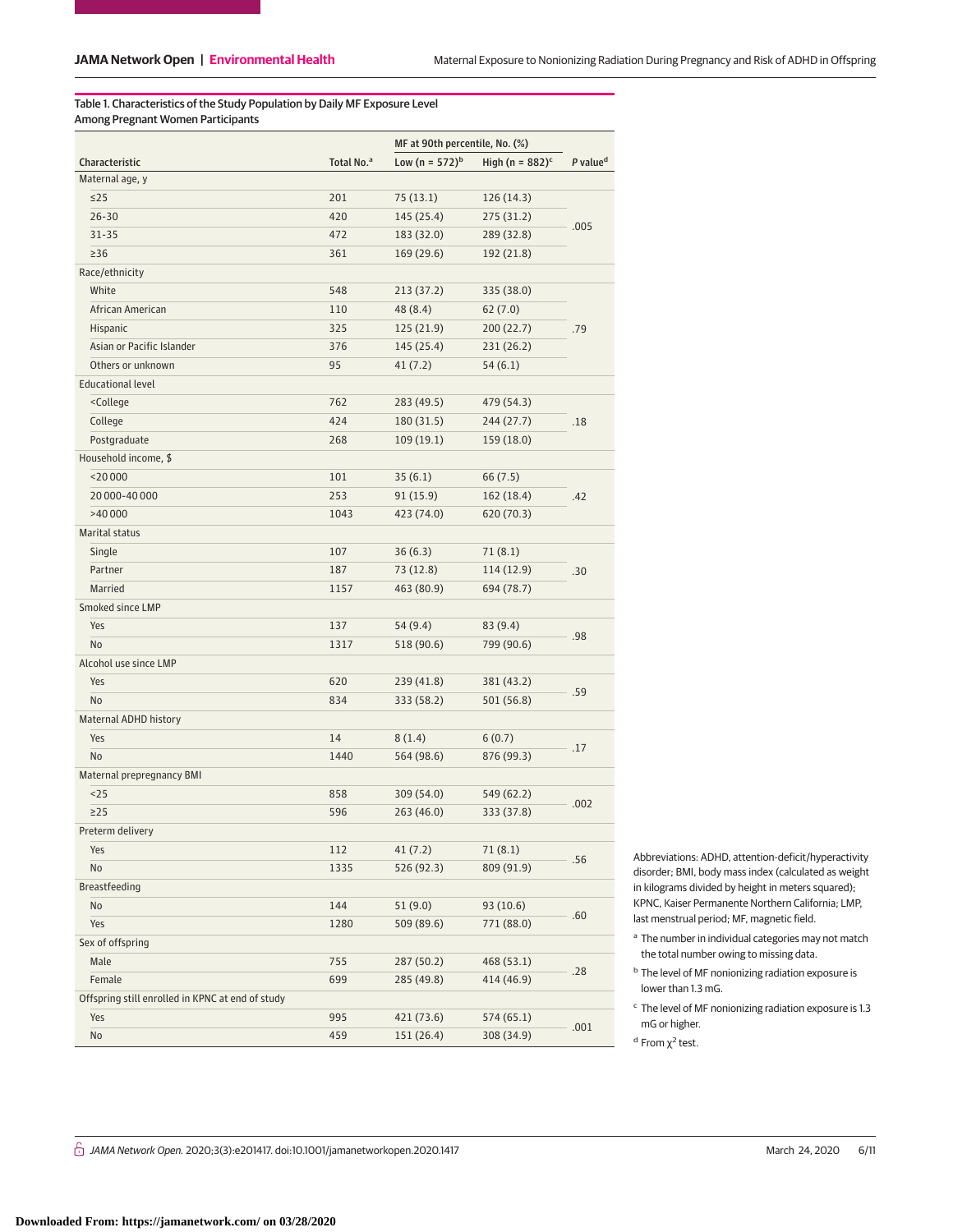persistent ADHD with immune-related comorbidities (adjusted hazard ratio, 8.27; 95% CI, 1.96-34.79). In contrast, no association was observed for children with ADHD without immunerelated comorbidities. We also provided the results stratified by immune-related comorbidities in the eTable in the [Supplement.](https://jama.jamanetwork.com/article.aspx?doi=10.1001/jamanetworkopen.2020.1417&utm_campaign=articlePDF%26utm_medium=articlePDFlink%26utm_source=articlePDF%26utm_content=jamanetworkopen.2020.1417) The results are consistent with those in Table 4, although the interpretation of the stratified results could be different.

| Table 2. Maternal Exposure to MF Nonionizing Radiation During Pregnancy and Risk of ADHD in Offspring |  |  |
|-------------------------------------------------------------------------------------------------------|--|--|
|                                                                                                       |  |  |
|                                                                                                       |  |  |
|                                                                                                       |  |  |

|                                | ADHD, No. (%) |            |                              |
|--------------------------------|---------------|------------|------------------------------|
| MF at 90th percentile          | Yes           | <b>No</b>  | aHR $(95\%$ CI) <sup>a</sup> |
| Low (n = $572$ ) <sup>b</sup>  | 12(2.1)       | 560 (97.9) | 1 [Reference]                |
| High (n = $882$ ) <sup>c</sup> | 49(5.6)       | 833 (94.4) | $2.01(1.06-3.81)$            |

Abbreviations: ADHD, attention-deficit/hyperactivity disorder; aHR, adjusted hazard ratio; MF, magnetic field.

a Adjusted for maternal age, race/ethnicity, educational level, prenatal smoking and alcohol use, prepregnancy body mass index, and sex of offspring.

<sup>b</sup> The level of MF nonionizing radiation exposure is lower than 1.3 mG.

<sup>c</sup> The level of MF nonionizing radiation exposure is 1.3 mG or higher.

# Table 3. Maternal Exposure to MF Nonionizing Radiation During Pregnancy and Risk of ADHD in Offspring With or Without Diagnosis Persisting Into Adolescence

|                                  | ADHD, No. (%) |            |                              |
|----------------------------------|---------------|------------|------------------------------|
| MF at 90th percentile            | Yes           | No         | aHR $(95\%$ CI) <sup>a</sup> |
| Persistent ADHD <sup>b</sup>     |               |            |                              |
| Low (n = $566$ ) <sup>c</sup>    | 6(1.1)        | 560 (98.9) | 1 [Reference]                |
| High (n = $876$ ) <sup>d</sup>   | 43(4.9)       | 833 (95.1) | $3.38(1.43-8.02)$            |
| No ADHD diagnosis in adolescence |               |            |                              |
| Low (n = $566$ ) <sup>c</sup>    | 6(1.1)        | 560 (98.9) | 1 [Reference]                |
| High (n = $839$ ) <sup>d</sup>   | 6(0.7)        | 833 (99.3) | $0.60(0.19-1.91)$            |

Abbreviations: ADHD, attention-deficit/hyperactivity disorder; aHR, adjusted hazard ratio; MF, magnetic field.

a Adjusted for maternal age, race/ethnicity, educational level, prenatal smoking and alcohol use, prepregnancy body mass index, and sex of offspring.

<sup>b</sup> Defined as those who continued to have ADHD diagnoses at 12 years of age or older.

<sup>c</sup> The level of MF nonionizing radiation exposure is lower than 1.3 mG.

<sup>d</sup> The level of MF nonionizing radiation exposure is 1.3 mG or higher.

# Table 4. Maternal Exposure to MF Nonionizing Radiation During Pregnancy and Risk of ADHD With or Without Immune-Related Comorbidity<sup>a</sup>

|                                      | ADHD, No. (%) |            |                           |
|--------------------------------------|---------------|------------|---------------------------|
| MF at 90th percentile                | Yes           | <b>No</b>  | aHR (95% CI) <sup>b</sup> |
| Case definition of ADHD <sup>c</sup> |               |            |                           |
| ADHD cases with asthma or AD         |               |            |                           |
| Low (n = $564$ ) <sup>d</sup>        | 4(0.7)        | 560 (99.3) | 1 [Reference]             |
| High (n = $868$ ) <sup>e</sup>       | 35(4.0)       | 833 (96.0) | 4.57 (1.61-12.99)         |
| ADHD cases without asthma and AD     |               |            |                           |
| Low (n = $568$ ) <sup>d</sup>        | 8(1.4)        | 560 (98.6) | 1 [Reference]             |
| High (n = $847$ ) <sup>e</sup>       | 14(1.7)       | 833 (98.4) | $0.84(0.34-2.04)$         |
| Persistent ADHD <sup>f</sup>         |               |            |                           |
| ADHD cases with asthma or AD         |               |            |                           |
| Low (n = $562$ ) <sup>d</sup>        | 2(0.4)        | 560 (99.6) | 1 [Reference]             |
| High (n = $865$ ) <sup>e</sup>       | 32(3.7)       | 833 (96.3) | 8.27 (1.96-34.79)         |
| ADHD cases without asthma and AD     |               |            |                           |
| Low (n = $564$ ) <sup>d</sup>        | 4(0.7)        | 560 (99.3) | 1 [Reference]             |
| High (n = $844$ ) <sup>e</sup>       | 11(1.3)       | 833 (98.7) | $1.12(0.34-3.64)$         |

Abbreviations: AD, atopic dermatitis; ADHD, attention-deficit/hyperactivity disorder; aHR, adjusted hazard ratio; MF, magnetic field.

<sup>a</sup> Asthma or AD.

**b** Adjusted for maternal age, race/ethnicity, educational level, prenatal smoking and alcohol use, prepregnancy body mass index, and sex of offspring.

<sup>c</sup> Case definition of ADHD is defined as those who had 2 ADHD diagnoses at least 1 year apart.

<sup>d</sup> The level of MF nonionizing radiation exposure is lower than 1.3 mG.

<sup>e</sup> The level of MF nonionizing radiation exposure is 1.3 mG or higher.

<sup>f</sup> Defined as those who continued to have ADHD diagnoses at 12 years of age or older.

 $\bigcap$  JAMA Network Open. 2020;3(3):e201417. doi:10.1001/jamanetworkopen.2020.1417 (Reprinted) March 24, 2020 7/11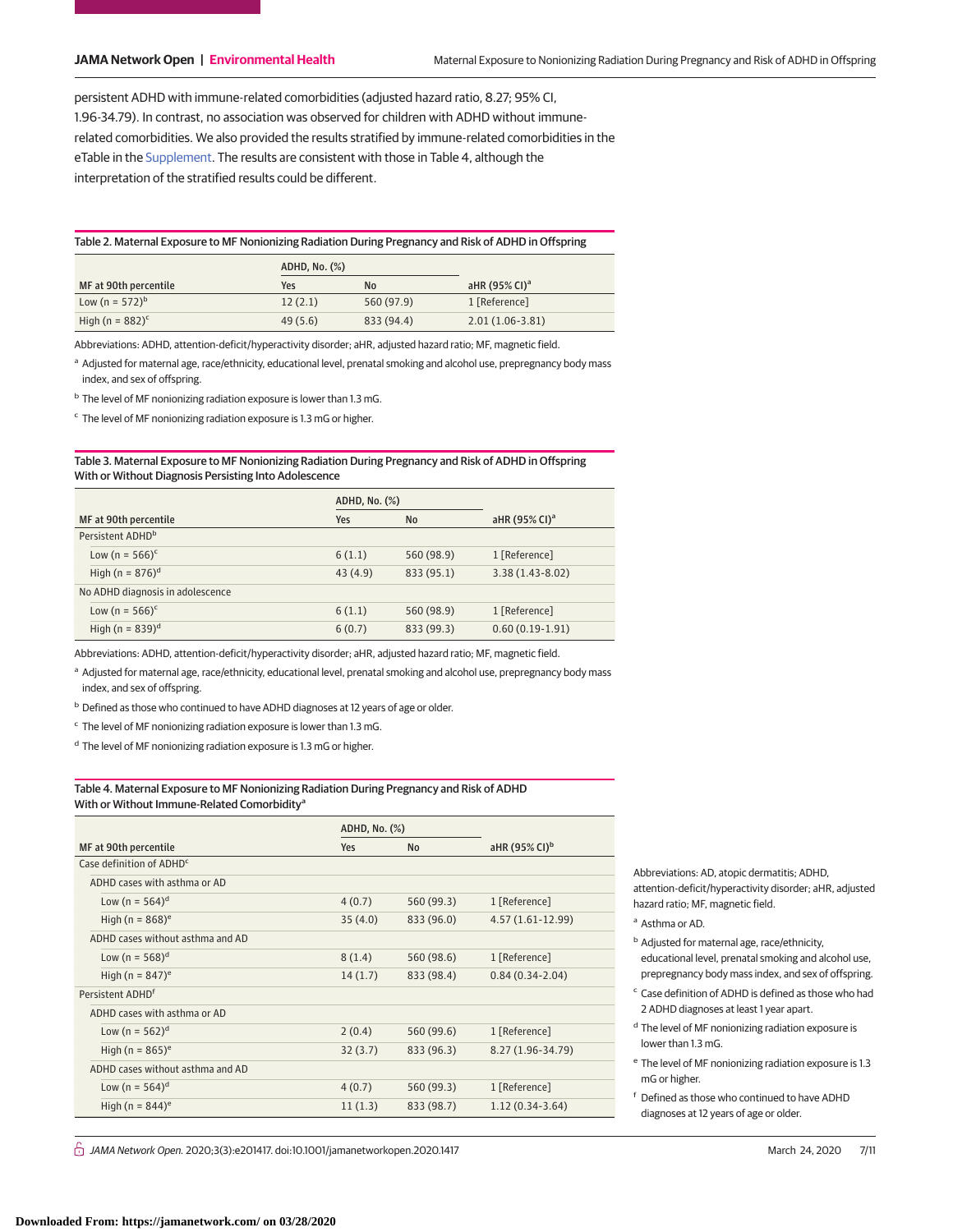The **Figure** provides the Kaplan-Meier survival curve showing the proportion of offspring who remained free of ADHD with immune-related comorbidity throughout childhood, from birth up to 20 years of age. This graph shows that, starting at an early age when ADHD was normally diagnosed (around 5 years of age), there was a separation of the ADHD survival probability between the 2 MF nonionizing radiation exposure groups. Offspring whose mothers were exposed to high levels of MF nonionizing radiation during pregnancy had a consistently higher risk of ADHD (lower probability of remaining ADHD free) throughout childhood compared with offspring whose mothers were exposed to lower levels of MF nonionizing radiation during pregnancy.

# **Discussion**

In this large birth cohort study of 1454 mother-child dyads with rarely available data on maternal MF nonionizing radiation exposure during pregnancy captured with a monitoring meter, we followed up the offspring of participating women for physician-diagnosed ADHD and immune-related comorbidities (asthma and AD) up to 20 years of age. We observed that in utero exposure to higher levels of MF nonionizing radiation was associated with more than 2 times the risk of ADHD. The association became stronger for children with persistent ADHD whose condition remained present into adolescence (Table 3). The observed association was mainly for children with ADHD and concurrent immune-related comorbidities (asthma and/or AD), which is consistent with the reported association between exposure to MF nonionizing radiation and the immune system.<sup>9,29-32</sup> Thus, in addition to the overall association, the additional observations of a stronger association with persistent ADHD and ADHD with current immune-related comorbidities are consistent with the underlying biological plausibility and strengthen the observed association.

Given the limited understanding of the causes of ADHD, these findings could lead to a new research direction to elucidate environmental risk factors for ADHD during fetal development. These new findings would need to be replicated in future studies. If confirmed, the increasingly ubiquitous exposure to MF nonionizing radiation in human populations, including pregnant women, could be an important, nonetheless modifiable, risk factor for ADHD. Currently, the causes and the secular increase in incidence of ADHD remain poorly understood.

Although understanding its pathologic pathways remains limited at this point, in utero exposure to MF nonionizing radiation has been associated with neuropathologic changes in the brain,<sup>13</sup> especially in the prefrontal cortex, including impaired glutamatergic synaptic transmission onto layer V pyramidal neurons of the prefrontal cortex. Thus, there is biological plausibility for in utero

Figure. Kaplan-Meier Survival Curve for Attention-Deficit/Hyperactivity Disorder (ADHD) With Immune-Related Comorbidities by Maternal Magnetic Field Nonionizing Radiation Exposure During Pregnancy



 $\stackrel{\frown}{\Pi}$  JAMA Network Open. 2020;3(3):e201417. doi:10.1001/jamanetworkopen.2020.1417 (Reprinted) March 24, 2020 8/11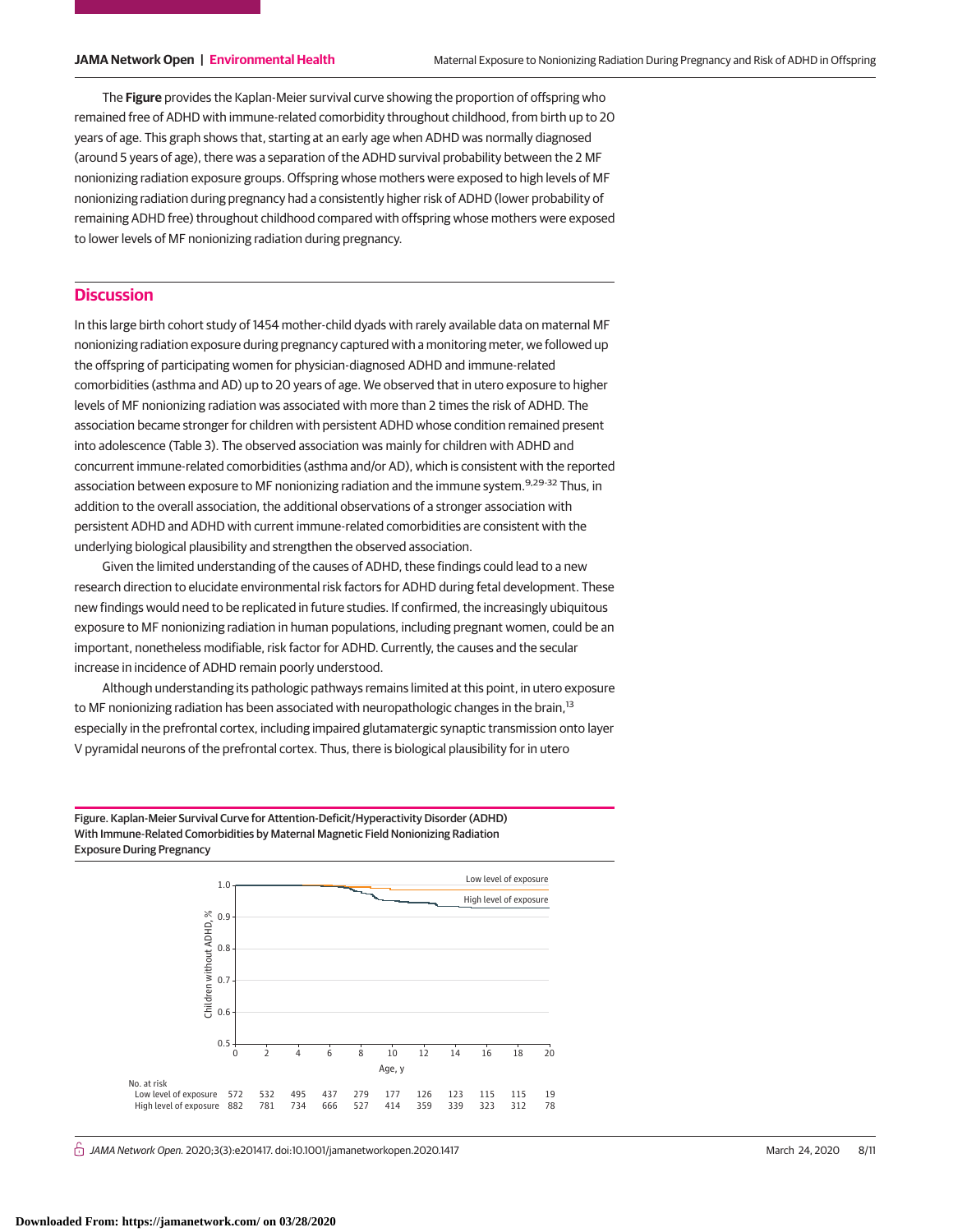exposure to MF nonionizing radiation to increase the risk of ADHD in offspring through fetal development of both the brain and the immune system.

Given that the exposure of interest was maternal MF nonionizing radiation exposure during pregnancy, the factors that existed after birth, by definition, cannot act as confounders because they occurred after the exposure; thus, they are likely on the causal pathway. Other factors (eg, demographic characteristics and maternal smoking and alcohol use) did not meet the criteria of being a confounder to be associated with both the MF nonionizing radiation exposure and ADHD, as already described. Nevertheless, we included them in the regression models, and adjustment for those variables did not change the results.

# **Limitations and Strengths**

This study has some limitations. Despite the significantly improved accuracy of our MF nonionizing radiation exposure measurements compared with previous studies, we were not able to ask women to carry the meter throughout pregnancy because it was not feasible. Thus, there may still be some inaccuracy in maternal MF nonionizing radiation exposure level. Given that this was a prospective study design, maternal MF nonionizing radiation exposure was ascertained during pregnancy before ADHD diagnosis in offspring. Any measurement inaccuracy, if it existed, would have been nondifferential (ie, not associated with the ADHD outcome). In principle, nondifferential measurement error would have attenuated the observed association. In other words, without the measurement error, the observed association would have been even stronger. In addition, the study measured MF nonionizing radiation at a low frequency ( $\leq$ 800 Hz); thus, the findings may not apply to MF nonionizing radiation at higher frequencies.

This study also has some strengths, including (1) a prospective design, thus reducing the likelihood of participation bias; (2) physician-diagnosed, rather than self-reported, ADHD, thus increasing the accuracy of outcome measurement; and (3) an objective measure of maternal MF nonionizing radiation level ascertained by a meter to reduce measurement error for the exposure.

# **Conclusions**

Using a longitudinal birth cohort study design, we examined the association between maternal exposure to MF nonionizing radiation during pregnancy and risk of ADHD in offspring throughout childhood up to age 20 years. The study improved over previous studies by enhancing the accuracy of measuring MF nonionizing radiation exposure and of ADHD diagnosis. The findings provide new evidence that in utero exposure to a high level of MF nonionizing radiation is associated with an increased risk of ADHD in offspring. The association is primarily between MF nonionizing radiation exposure and ADHD with immune-related comorbidities and persistent cases of ADHD. The findings reveal a possible new risk factor that is ubiquitous in our modern day lives and should spur more research to examine this potential association.

#### **ARTICLE INFORMATION**

**Accepted for Publication:** January 30, 2020.

**Published:** March 24, 2020. doi[:10.1001/jamanetworkopen.2020.1417](https://jama.jamanetwork.com/article.aspx?doi=10.1001/jamanetworkopen.2020.1417&utm_campaign=articlePDF%26utm_medium=articlePDFlink%26utm_source=articlePDF%26utm_content=jamanetworkopen.2020.1417)

**Open Access:** This is an open access article distributed under the terms of the [CC-BY License.](https://jamanetwork.com/journals/jamanetworkopen/pages/instructions-for-authors#SecOpenAccess/?utm_campaign=articlePDF%26utm_medium=articlePDFlink%26utm_source=articlePDF%26utm_content=jamanetworkopen.2020.1417) © 2020 Li D-K et al. JAMA Network Open.

**Corresponding Author:** De-Kun Li, MD, PhD, Division of Research, Kaiser Permanente Northern California, 2000 Broadway, Oakland, CA 94612 [\(dkl@dor.kaiser.org\)](mailto:dkl@dor.kaiser.org).

**Author Affiliations:** Division of Research, Kaiser Foundation Research Institute, Kaiser Permanente, Oakland, California.

 $\bigcap$  JAMA Network Open. 2020;3(3):e201417. doi:10.1001/jamanetworkopen.2020.1417 (Reprinted) March 24, 2020 9/11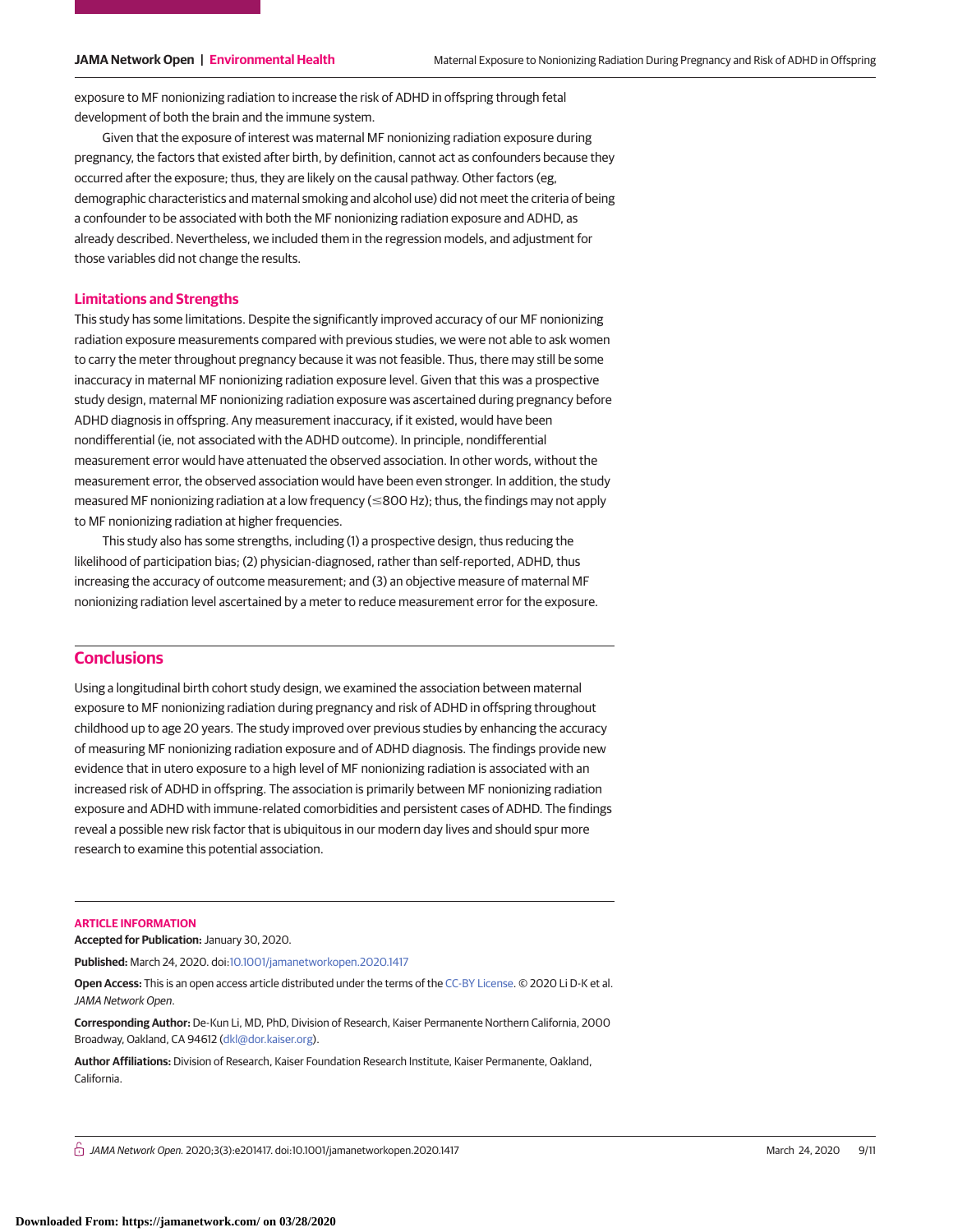**Author Contributions:** Dr Li had full access to all the data in the study and takes responsibility for the integrity of the data and the accuracy of the data analysis.

Concept and design: Li.

Acquisition, analysis, or interpretation of data: All authors.

Drafting of the manuscript: Li.

Critical revision of the manuscript for important intellectual content: All authors.

Statistical analysis: Li, Chen, Ferber, Hirst.

Obtained funding: Li.

Administrative, technical, or material support: Li, Ferber, Odouli.

Supervision: Li.

**Conflict of Interest Disclosures:** None reported.

**Funding/Support:** This study was supported through funds provided by the National Institute of Environmental Health Sciences and the California Public Health Foundation.

**Role of the Funder/Sponsor:** The funding sources had no role in the design and conduct of the study; collection, management, analysis, and interpretation of the data; preparation, review, or approval of the manuscript; and decision to submit the manuscript for publication.

#### **REFERENCES**

**1**. Centers for Disease Control and Prevention. Attention-deficit/hyperactivity disorder (ADHD). Accessed December 10, 2018. <https://www.cdc.gov/ncbddd/adhd/research.html>

**2**. García Murillo L, Ramos-Olazagasti MA, Mannuzza S, Castellanos FX, Klein RG. Childhood attention-deficit/ hyperactivity disorder and homelessness: a 33-year follow-up study.J Am Acad Child Adolesc Psychiatry. 2016;55 (11):931-936. doi[:10.1016/j.jaac.2016.07.772](https://dx.doi.org/10.1016/j.jaac.2016.07.772)

**3**. Healthline. ADHD by the Numbers: Facts, Statistics, and You. Accessed January 8, 2020. [https://www.healthline.](https://www.healthline.com/health/adhd/facts-statistics-infographic) [com/health/adhd/facts-statistics-infographic](https://www.healthline.com/health/adhd/facts-statistics-infographic)

**4**. National Institute of Mental Health. Attention-deficit/hyperactivity disorder (ADHD). Accessed March 3, 2019. <https://www.nimh.nih.gov/health/statistics/attention-deficit-hyperactivity-disorder-adhd.shtml>

**5**. Zhao X, Page TF, Altszuler AR, et al. Family burden of raising a child with ADHD.J Abnorm Child Psychol. 2019; 47(8):1327-1338. doi[:10.1007/s10802-019-00518-5](https://dx.doi.org/10.1007/s10802-019-00518-5)

**6**. Gupte-Singh K, Singh RR, Lawson KA. Economic burden of attention-deficit/hyperactivity disorder among pediatric patients in the United States. Value Health. 2017;20(4):602-609. doi[:10.1016/j.jval.2017.01.007](https://dx.doi.org/10.1016/j.jval.2017.01.007)

**7**. Visser SN, Danielson ML, Bitsko RH, et al. Trends in the parent-report of health care provider-diagnosed and medicated attention-deficit/hyperactivity disorder: United States, 2003-2011.J Am Acad Child Adolesc Psychiatry. 2014;53(1):34-46.e2. doi[:10.1016/j.jaac.2013.09.001](https://dx.doi.org/10.1016/j.jaac.2013.09.001)

**8**. Froehlich TE, Anixt JS, Loe IM, Chirdkiatgumchai V, Kuan L, Gilman RC. Update on environmental risk factors for attention-deficit/hyperactivity disorder. Curr Psychiatry Rep. 2011;13(5):333-344. doi[:10.1007/s11920-011-0221-3](https://dx.doi.org/10.1007/s11920-011-0221-3)

**9**. Li DK, Chen H, Odouli R. Maternal exposure to magnetic fields during pregnancy in relation to the risk of asthma in offspring. Arch Pediatr Adolesc Med. 2011;165(10):945-950. doi[:10.1001/archpediatrics.2011.135](https://jama.jamanetwork.com/article.aspx?doi=10.1001/archpediatrics.2011.135&utm_campaign=articlePDF%26utm_medium=articlePDFlink%26utm_source=articlePDF%26utm_content=jamanetworkopen.2020.1417)

**10**. Li DK, Ferber JR, Odouli R, Quesenberry CP Jr. A prospective study of in-utero exposure to magnetic fields and the risk of childhood obesity. Sci Rep. 2012;2:540. doi[:10.1038/srep00540](https://dx.doi.org/10.1038/srep00540)

**11**. Birks L, Guxens M, Papadopoulou E, et al. Maternal cell phone use during pregnancy and child behavioral problems in five birth cohorts. Environ Int. 2017;104:122-131. doi[:10.1016/j.envint.2017.03.024](https://dx.doi.org/10.1016/j.envint.2017.03.024)

**12**. Lai H. Neurological effects of non-ionizing electromagnetic fields. Published March 2014. Accessed July 6, 2017. [https://bioinitiative.org/wp-content/uploads/pdfs/sec09\\_2012\\_Evidence\\_Effects\\_Neurology\\_behavior.pdf](https://bioinitiative.org/wp-content/uploads/pdfs/sec09_2012_Evidence_Effects_Neurology_behavior.pdf)

**13**. Aldad TS, Gan G, Gao XB, Taylor HS. Fetal radiofrequency radiation exposure from 800-1900 mHz-rated cellular telephones affects neurodevelopment and behavior in mice. Sci Rep. 2012;2:312. doi[:10.1038/srep00312](https://dx.doi.org/10.1038/srep00312)

**14**. Othman H, Ammari M, Sakly M, Abdelmelek H. Effects of prenatal exposure to WIFI signal (2.45 GHz) on postnatal development and behavior in rat: Influence of maternal restraint. Behav Brain Res. 2017;326:291-302. doi[:10.1016/j.bbr.2017.03.011](https://dx.doi.org/10.1016/j.bbr.2017.03.011)

**15**. Volkow ND, Tomasi D, Wang GJ, et al. Effects of cell phone radiofrequency signal exposure on brain glucose metabolism.JAMA. 2011;305(8):808-813. doi[:10.1001/jama.2011.186](https://jama.jamanetwork.com/article.aspx?doi=10.1001/jama.2011.186&utm_campaign=articlePDF%26utm_medium=articlePDFlink%26utm_source=articlePDF%26utm_content=jamanetworkopen.2020.1417)

**16**. Lai H, Hardell L. Cell phone radiofrequency radiation exposure and brain glucose metabolism.JAMA. 2011;305 (8):828-829. doi[:10.1001/jama.2011.201](https://jama.jamanetwork.com/article.aspx?doi=10.1001/jama.2011.201&utm_campaign=articlePDF%26utm_medium=articlePDFlink%26utm_source=articlePDF%26utm_content=jamanetworkopen.2020.1417)

 $\bigcap$  JAMA Network Open. 2020;3(3):e201417. doi:10.1001/jamanetworkopen.2020.1417 (Although 24, 2020 10/11 March 24, 2020 10/11